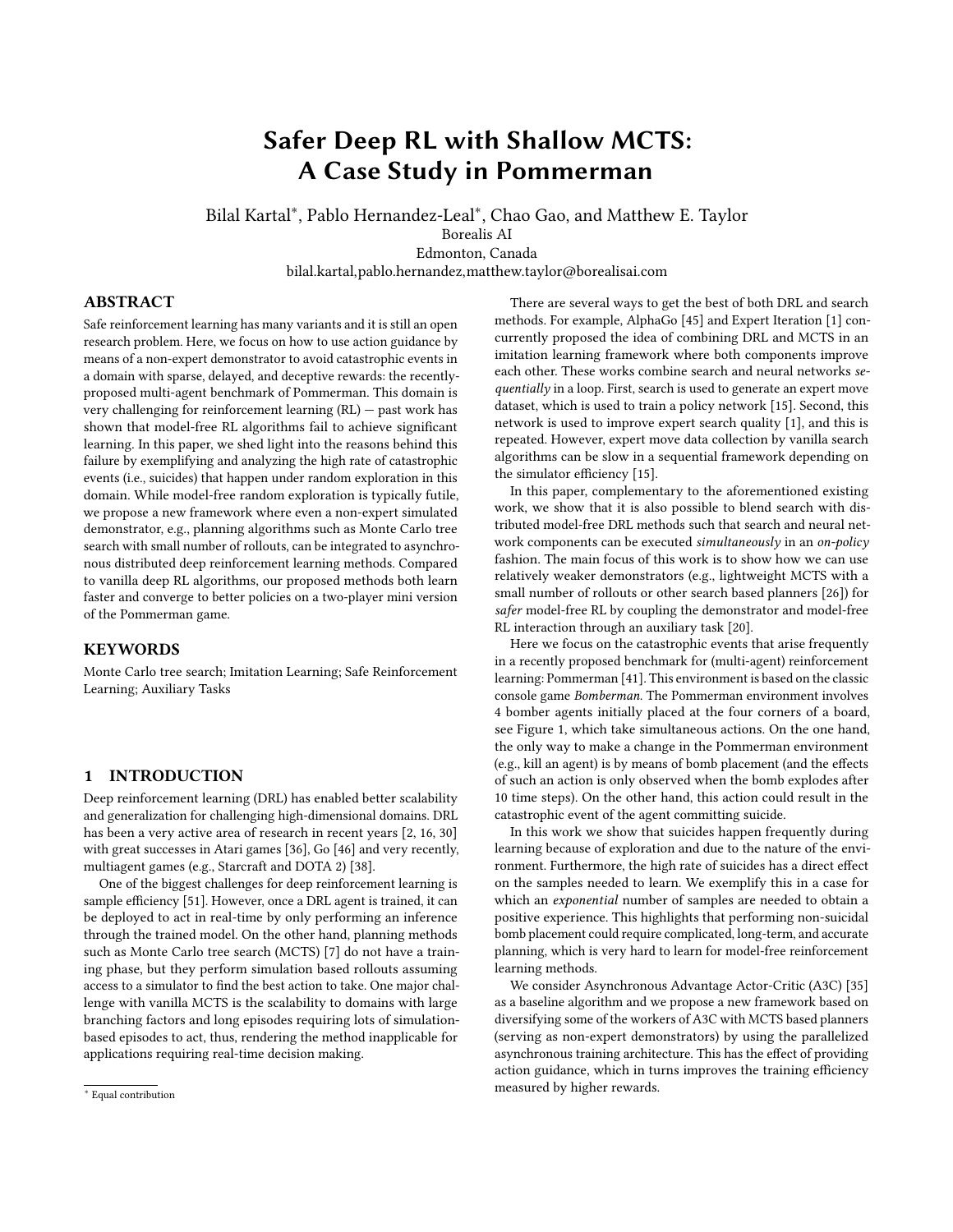<span id="page-1-0"></span>

Figure 1: A random initial board of Pommerman. Agents have 800 timesteps to blast opponents.

# 2 RELATED WORK

Our work lies at the intersection of the research areas of safe reinforcement learning, imitation learning, and Monte Carlo tree search based planning. In this section, we will mention some of the existing work in these areas.

# 2.1 Safe RL

Safe Reinforcement Learning tries to ensure reasonable system performance and/or respect safety constraints during the learning and/or deployment processes [\[13\]](#page-8-14). Roughly, there are two ways of doing safe RL: some methods adapt the optimality criterion, while others adapt the exploration mechanism. Since classical approaches to exploration like -greedy or Boltzmann exploration do not guarantee safety [\[12,](#page-8-15) [29\]](#page-8-16), the research area of safe exploration deals with the question – how can we build agents that respect the safety constraints not only during normal operation, but also during the initial learning period? [\[29\]](#page-8-16).

One model-based method proposed to learn the accuracy of the current policy and use another safe policy only in unsafe situations [\[14\]](#page-8-17). Lipton et al. [\[31\]](#page-8-18) proposed learning a risk-assessment model, called fear model, which predicts risky events to shape the learning process. Saunders et al. [\[44\]](#page-8-19) studied if human intervention could prevent catastrophic events; while the approach was successful in some Atari games, the authors argue it would not scale in more complex environments due to the amount of human labour needed.

#### 2.2 Imitation Learning

Domains where rewards are delayed and sparse are difficult exploration RL problems and are particularly difficult when learning tabula rasa. Imitation learning can be used to train agents much faster compared to learning from scratch.

Approaches such as DAgger [\[43\]](#page-8-20) or its extended version [\[49\]](#page-8-21) formulate imitation learning as a supervised problem where the aim is to match the performance of the demonstrator. However, the performance of agents using these methods is upper-bounded by the demonstrator performance.

Lagoudakis et al. [\[25\]](#page-8-22) proposed a classification-based RL method using Monte-Carlo rollouts for each action to construct a training dataset to improve the policy iteratively. Recent works such as Expert Iteration [\[1\]](#page-7-0) extend imitation learning to the RL setting where the demonstrator is also continuously improved during training. There has been a growing body of work on imitation learning where human or simulated demonstrators' data is used to speed up policy learning in RL [\[9,](#page-8-23) [11,](#page-8-24) [17,](#page-8-25) [37,](#page-8-26) [48\]](#page-8-27).

Hester et al. [\[17\]](#page-8-25) used demonstrator data by combining the supervised learning loss with the Q-learning loss within the DQN algorithm to pre-train and showed that their method achieves good results on Atari games by using a few minutes of game-play data. Cruz et al. [\[11\]](#page-8-24) employed human demonstrators to pre-train their neural network in a supervised learning fashion to improve feature learning so that the RL method with the pre-trained network can focus more on policy learning, which resulted in reducing training times for Atari games. Kim et al. [\[23\]](#page-8-28) proposed a learning from demonstration approach where limited demonstrator data is used to impose constraints on the policy iteration phase and they theoretically prove bounds on the Bellman error.

In some domains (e.g., robotics) the tasks can be too difficult or time consuming for humans to provide full demonstrations. Instead, humans can provide feedback [\[9,](#page-8-23) [32\]](#page-8-29) on alternative agent trajectories that RL can use to speed up learning. Along this direction, Christiano et al. [\[9\]](#page-8-23) proposed a method that constructs a reward function based on data containing human feedback with agent trajectories and showed that a small amount of non-expert human feedback suffices to learn complex agent behaviours.

# 2.3 Combining Search, DRL, and Imitation Learning

AlphaGo [\[45\]](#page-8-8) defeated the strongest human Go player in the world on a full-size board. It uses imitation learning by pretraining RL's policy network from human expert games with supervised learning [\[27\]](#page-8-30). Then, its policy and value networks keep improving by self-play games via DRL. Finally, an MCTS search skeleton is employed where a policy network narrows down move selection (i.e., effectively reducing the branching factor) and a value network helps with leaf evaluation (i.e., reducing the number of costly rollouts to estimate state-value of leaf nodes). AlphaGo Zero [\[46\]](#page-8-4) dominated AlphaGo even though it started to learn tabula rasa. AlphaGo Zero still employed the skeleton of MCTS algorithm, but it employed the value network for leaf node evaluation without any rollouts. Our work can be seen as complementary to these Expert Iteration based methods and differs in multiple aspects: (i) our framework specifically aims to enable on-policy model-free RL methods to explore safely in hard-exploration domains where negative rewarding terminal states are ubiquitous, in contrast to off-policy Expert-Iteration based methods which use intensive search to fully learn a policy; (ii) our framework is general in that other demonstrators (human or other simulated sources) can easily be integrated to provide action guidance by using the proposed auxiliary loss refinement; and (iii) our framework aims to use the demonstrator with a small lookahead (i.e., shallow) search to filter out actions leading to immediate negative terminal states so that model-free RL can imitate those safer actions to learn to safely explore.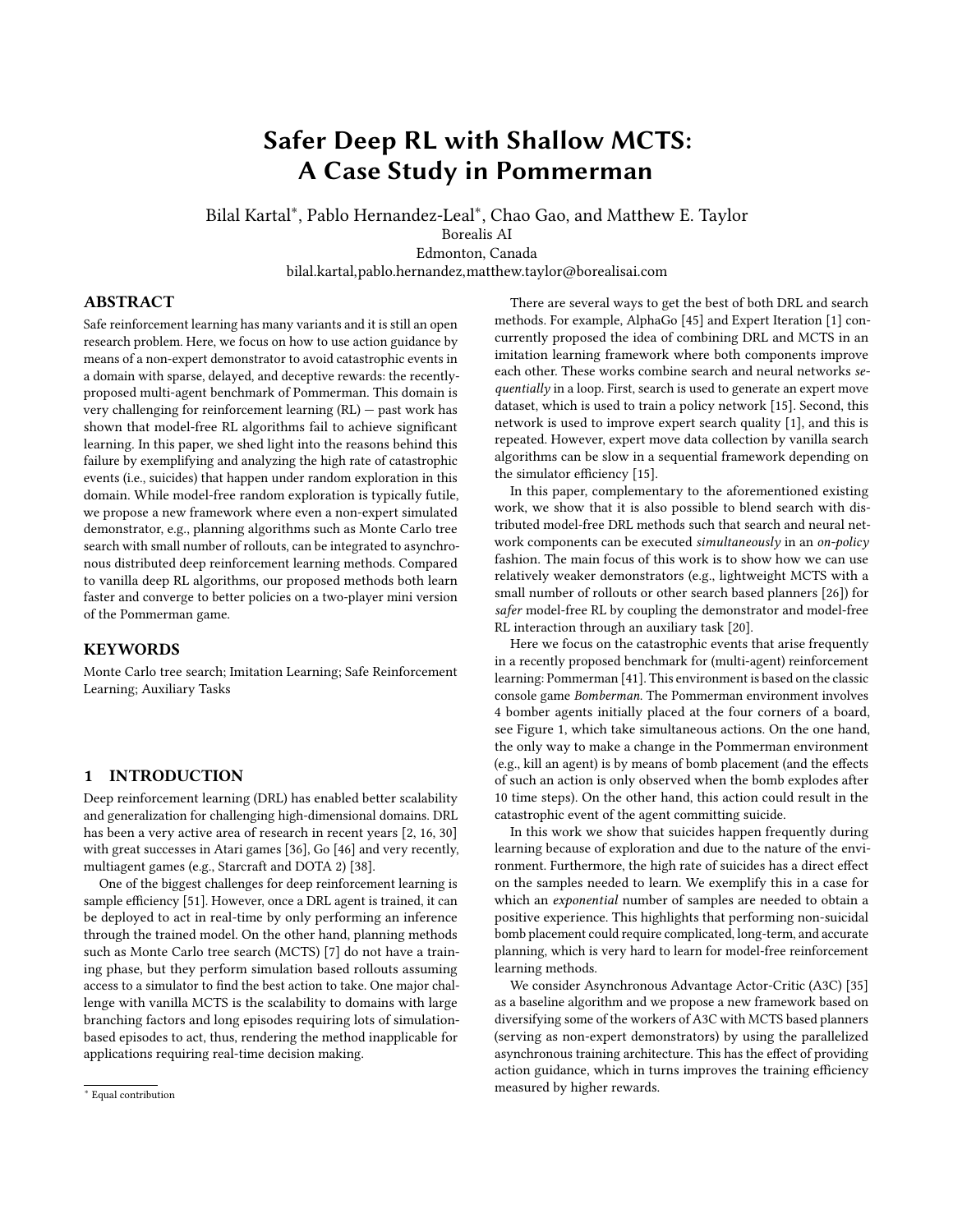#### 3 PRELIMINARIES

#### 3.1 Reinforcement Learning

We start with the standard reinforcement learning setting of an agent interacting in an environment over a discrete number of steps. At time  $t$  the agent in state  $s_t$  takes an action  $a_t$  and receives a reward  $r_t$ . The discounted return is defined as  $R_{t:\infty} = \int_{t=1}^{\infty} \frac{t}{t} r_t$ .<br>The state-value function. The state-value function,

$$
V (s) = \mathbb{E}[R_{t:\infty}|s_t = s; ]
$$

is the expected return from state s following a policy  $(a|s)$  and the action-value function is the expected return following policy after taking action a from state s:

$$
Q (s; a) = \mathbb{E}[R_{t:\infty}|s_t = s; a_t = a; ]
$$

The A3C method, as an actor-critic algorithm, has a policy network (actor) and a value network (critic) where the actor is parameterized by  $(a|s; )$  and the critic is parameterized by  $V(s; )$ , which are updated as follows:

$$
\Delta = \nabla \log (a_t | s_t; )A(s_t; a_t; )
$$
  

$$
\Delta = A(s_t; a_t; )\nabla_v V(s_t)
$$

where,

$$
A(s_t; a_t; ) = \sum_{k}^{\bullet} k_{r_{t+k} + n} V(s_{t+n}) - V(s_t)
$$

with  $A(s; a) = Q(s; a) - V(s)$  representing the *advantage* function.<br>The policy and the value function are undated after every t<sub>rea</sub> The policy and the value function are updated after every  $t_{max}$ actions or when a terminal state is reached. It is common to use one softmax output for the policy  $(a_t|s_t; \cdot)$  head and one linear<br>output for the value function  $l/(s_t; \cdot)$  head with all non-output output for the value function  $V(s_t; \cdot)$  head, with all non-output layers shared layers shared.

The loss function for A3C is composed of two terms: policy loss (actor),  $\mathcal L$ , and value loss (critic),  $\mathcal L$ . An entropy loss for the policy,  $H( )$ , is also commonly added which helps to improve exploration by discouraging premature convergence to suboptimal deterministic policies [\[35\]](#page-8-13). Thus, the loss function is given by:

$$
\mathcal{L}_{\text{A3C}} = \mathcal{L} + \mathcal{L} - \mu \mathbb{E}_{s} \sim [H((s; \cdot))]
$$

with = 0:5, = 1:0, and  $H = 0:01$ , being standard weighting terms on the individual loss components.

UNREAL [\[20\]](#page-8-11) proposed unsupervised auxiliary tasks (e.g., reward prediction) to speed up learning, which require no additional feedback from the environment. In contrast to A3C, UNREAL uses an experience replay buffer that is sampled with more priority given to positively rewarded interactions to improve the critic network. The UNREAL framework optimizes a single combined loss function  $\mathcal{L}_{\text{UNREAL}} \approx \mathcal{L}_{\text{A3C}} + A_{\text{T}} \mathcal{L}_{\text{A7}}$ , that combines the A3C loss,  $\mathcal{L}_{\text{A3C}}$ , together with an auxiliary task loss  $\mathcal{L}_{AT}$ , where  $A_T$  is a weight term.

#### 3.2 Monte Carlo Tree Search

Monte Carlo Tree Search is a best-first search algorithm that gained traction after its breakthrough performance in Go [\[10\]](#page-8-31). Other than for game playing agents [\[6,](#page-8-32) [47\]](#page-8-33) and playtesting agents [\[4,](#page-8-34) [18,](#page-8-35) [54\]](#page-8-36), MCTS has been employed for a variety of domains such as robotics [\[52\]](#page-8-37), continuous control tasks for animation [\[40\]](#page-8-38), and procedural

<span id="page-2-0"></span>

Figure 2: Overview of Monte Carlo Tree Search: (a) Selection: UCB is used recursively until a node with an unexplored action is selected. Assume that nodes A and B are selected. (b) Expansion: Node C is added to the tree. (c) Random Rollout: A sequence of random actions is taken from node C to complete the partial game. (d) Back-propagation: After the rollout terminates, the game is evaluated and the score is backpropagated from node C to the root.

puzzle generation [\[22\]](#page-8-39). One recent paper [\[50\]](#page-8-40) provided an excellent unification of MCTS and RL.

In MCTS a search tree is generated where each node in the tree represents a complete state of the domain and each link represents one possible action from the set of valid actions in the current state, leading to a child node representing the resulting state after applying that action. The root of the tree is the initial state (for example, the initial configuration of the Pommerman board including the agent location). MCTS proceeds in four phases of: selection, expansion, rollout, and back-propagation (see Figure [2\)](#page-2-0). The MCTS algorithm proceeds by repeatedly adding one node at a time to the current tree. Given that actions from the root to the expanded node is unlikely to terminate an episode, e.g., a Pommerman game can take up to 800 timesteps, MCTS uses random actions, a.k.a. rollouts, to estimate state-action values. After rollout phase, the total collected rewards during the episode is back-propagated through all existing nodes in the tree updating their empirical state-action value estimates.

Exploration vs. Exploitation Dilemma. Choosing which child node to expand (i.e., choosing which action to take) becomes an exploration/exploitation problem. We want to primarily choose actions that have good scores, but we also need to explore other possible actions in case the observed empirical average scores do not represent the true reward mean of that action. This exploration/exploitation dilemma has been well studied in other areas. Upper Confidence Bounds (UCB) [\[3\]](#page-8-41) is a selection algorithm that seeks to balance the exploration/exploitation dilemma. Using UCB with MCTS is also referred to as Upper Confidence bounds applied to Trees (UCT). Applied to our framework, each parent node s chooses its child s' with the largest  $UCB(s; a)$  value according to Eqn. [1.](#page-2-1)

<span id="page-2-1"></span>
$$
UCB(s; a) = Q(s; a) + C \frac{\ln n(s)}{n(s')}
$$
 (1)

Here,  $n(s)$  denotes number of visits to the node  $s$  and  $n(s')$  denotes the number of visits to  $S'$ , i.e., the resulting child node when taking action a from node s. The value of C determines the rate of exploration, where smaller C implies less exploration. Kocsis and Szepesvari [\[24\]](#page-8-42) showed that  $C = \sqrt{2}$  is necessary for asymptotic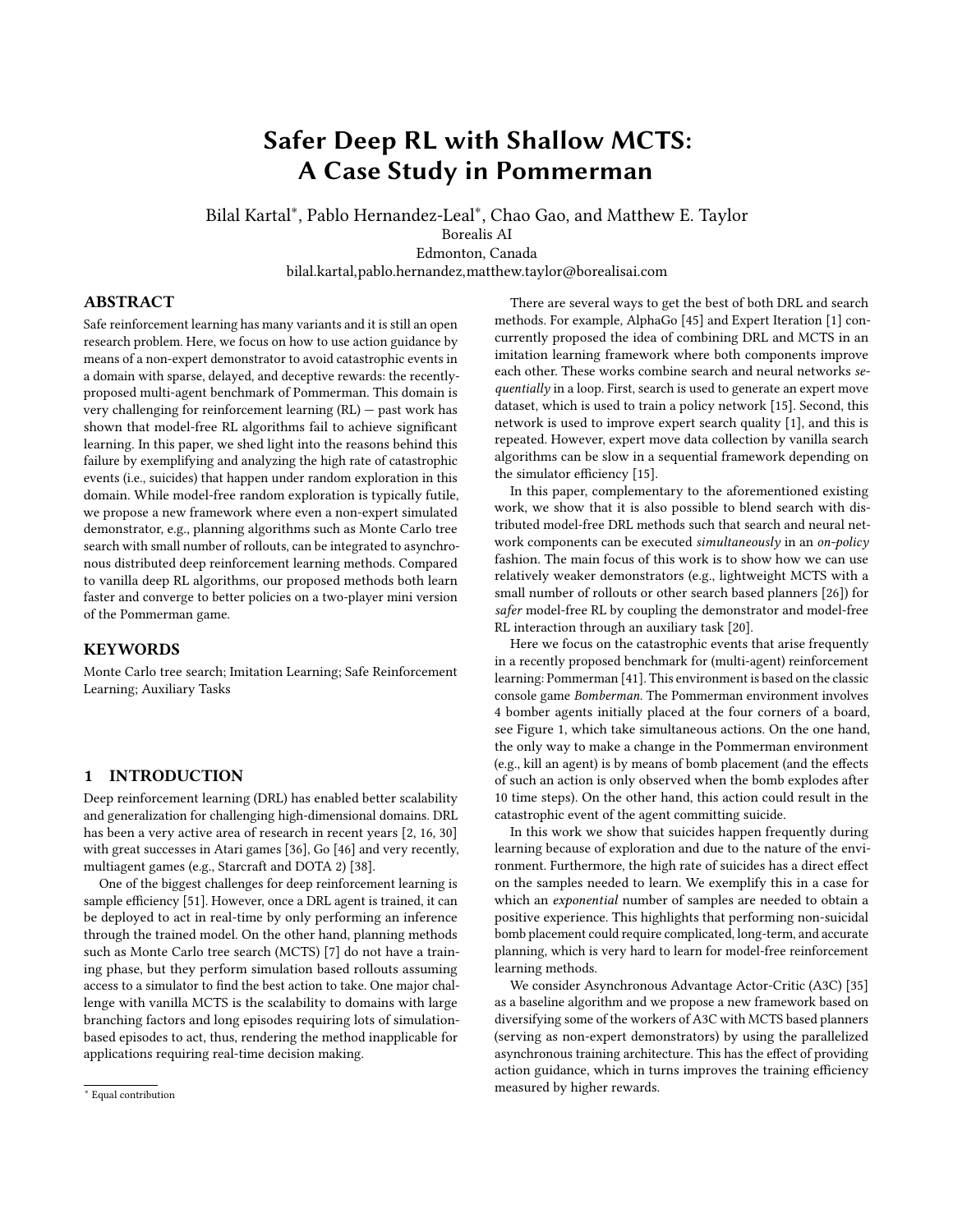convergence, however it can be tuned depending on the domain. In convergence, nowever it can be tuned depending on the domain. In<br>this work, we employed the default value of  $\sqrt{2}$  for the exploration constant.

## 4 SAFE RL WITH MCTS ACTION GUIDANCE

In this section, firstly, we present our framework PI-A3C (Planner Imitation - A3C) that extends A3C with a lightweight search based demonstrator through an auxiliary task based loss refinement as depicted in Figure [3.](#page-4-0) Secondly, we present the Pommerman domain in detail to analyze and exemplify the exploration complexity of that domain for pure model-free RL methods.

#### 4.1 Approach Overview

We propose a framework that can use planners, or other sources of demonstrators, along with asynchronous DRL methods to accelerate learning. Even though our framework can be generalized to a variety of planners and distributed DRL methods, we showcase our contribution using MCTS and A3C. In particular, our use of MCTS follows the approach of Kocsis and Szepesvari [\[24\]](#page-8-42) employing UCB to balance exploration versus exploitation during planning. During rollouts, we simulate all agents as random agents as in default unbiased MCTS and we perform limited-depth rollouts to reduce action-selection time.

The motivation for combining MCTS and asynchronous DRL methods stems from the need to improve training time efficiency even if the planner or environment simulator is very slow. In this work, we assume the demonstrator and actor-critic networks are decoupled, i.e., a vanilla UCT planner is used as a black-box that takes an observation and returns an action resembling UCTtoClassification method [\[15\]](#page-8-9), which uses MCTS to generate an expert move dataset and trains a NN in a supervised fashion to imitate MCTS. However, they used a high-number of rollouts (10K) per action selection to construct an expert dataset. In contrast, we show how vanilla MCTS with a small number of rollouts $^1$  $^1$  ( $\approx$  100) can still be employed in an on-policy fashion to improve training efficiency for actor-critic RL in challenging domains with abundant easily reachable terminal states with negative rewards.

Within A3C's asynchronous distributed architecture, all the CPU workers perform agent-environment interaction with their neural network policy networks, see Figure [3\(](#page-4-0)a). In our new framework, PI-A3C (Planner Imitation with A3C), we assign  $k \geq 1$  CPU workers (we present experimental results with different  $k$  values in Section [5.2\)](#page-5-0) to perform MCTS based planning for agent-environment interaction based on the agent's observations, while also keeping track of what its neural network would perform for those observations, see Figure [3\(](#page-4-0)b). In this fashion, we both learn to imitate the MCTS planner and to optimize the policy. The main motivation for PI-A3C framework is to increase the number of agent-environment interactions with positive rewards for hard-exploration RL problems to improve training efficiency.

Note that the planner-based worker still has its own neural network with actor and policy heads, but action selection is performed by the planner while its policy head is used for loss computation. In

particular, the MCTS planner based worker augments its loss func-tion with the auxiliary task of Planner Imitation<sup>[2](#page-3-1)</sup>. The auxiliary loss is defined as  $\mathcal{L}_{PI} = -\frac{1}{N} \int_{0}^{N} a_0^j \log(a_0^j)$ , which is the supervised cross entropy loss between  $a_0^j$  and  $a_0^j$ , representing the one-hot encoded action the planner used and the action the actor (with policy head) would take for the same observation respectively during an episode of length N. The demonstrator worker's loss after the addition of Planner Imitation is defined by

$$
\mathcal{L}_{\text{PI-ASC}} = \mathcal{L}_{\text{ASC}} + p_{\text{I}} \mathcal{L}_{\text{PI}}
$$

where  $p_1 = 1$  is a weight term (which was not tuned). In PI-A3C the rest of the workers (not demonstrators) are left unchanged, still using the policy head for action selection with the unchanged loss function. By formulating the Planner Imitation loss as an auxiliary loss, the objective of the resulting framework becomes a multitask learning problem [\[8\]](#page-8-44) where the agent aims to learn to both maximize the reward and imitate the planner.

#### 4.2 Pommerman

In Pommerman, each agent can execute one of 6 actions at every timestep: move in any of four directions, stay put, or place a bomb. Each cell on the board can be a passage, a rigid wall, or wood. The maps are generated randomly, albeit there is always a guaranteed path<sup>[3](#page-3-2)</sup> between any two agents. Whenever an agent places a bomb it explodes after 10 timesteps, producing flames that have a lifetime of 2 timesteps. Flames destroy wood and kill any agents within their blast radius. When wood is destroyed either a passage or a power-up is revealed. Power-ups can be of three types: increase the blast radius of bombs, increase the number of bombs the agent can place, or give the ability to kick bombs. A single game is finished when an agent dies or when reaching 800 timesteps.

Pommerman is a challenging benchmark for multi-agent learning and model-free reinforcement learning, due to the following characteristics:

Multiagent component: the agent needs to best respond to any type of opponent, but agents' behaviours also change based on the collected power-ups, i.e., extra ammo, bomb blast radius, and bomb kick ability.

Delayed action effects: the only way to make a change to the environment (e.g., kill an agent) is by means of bomb placement, but the effect of such an action is only observed when the bombs explodes after 10 time steps.

Sparse and deceptive rewards: the former refers to the fact that the only non-zero reward is obtained at the end of an episode. The latter refers to the fact that quite often a winning reward is due to the opponents' involuntary suicide, which makes reinforcing an agent's action based on such a reward deceptive.

For these reasons, we consider this game challenging for many standard RL algorithms and a local optimum is commonly learned, i.e., not placing bombs [\[41\]](#page-8-12).

Some other recent works also used Pommerman as a test-bed, for example, Zhou et al. [\[53\]](#page-8-45) proposed a hybrid method combining

<span id="page-3-0"></span><sup>&</sup>lt;sup>1</sup>In Pommerman 10K rollouts would take hours due to very slow simulator and long horizon [\[34\]](#page-8-43).

<span id="page-3-1"></span> $^2\mbox{Both Guo et al.}$  [\[15\]](#page-8-9) and Anthony et al. [\[1\]](#page-7-0) used MCTS moves as a learning target, referred to as Chosen Action Target. Our Planner Imitation loss is similar except in this work, we employed cross-entropy loss in contrast to a KL divergence based one.

<span id="page-3-2"></span> $3$ Although this path can be initially blocked by wood, thus, needing clearance by bombs.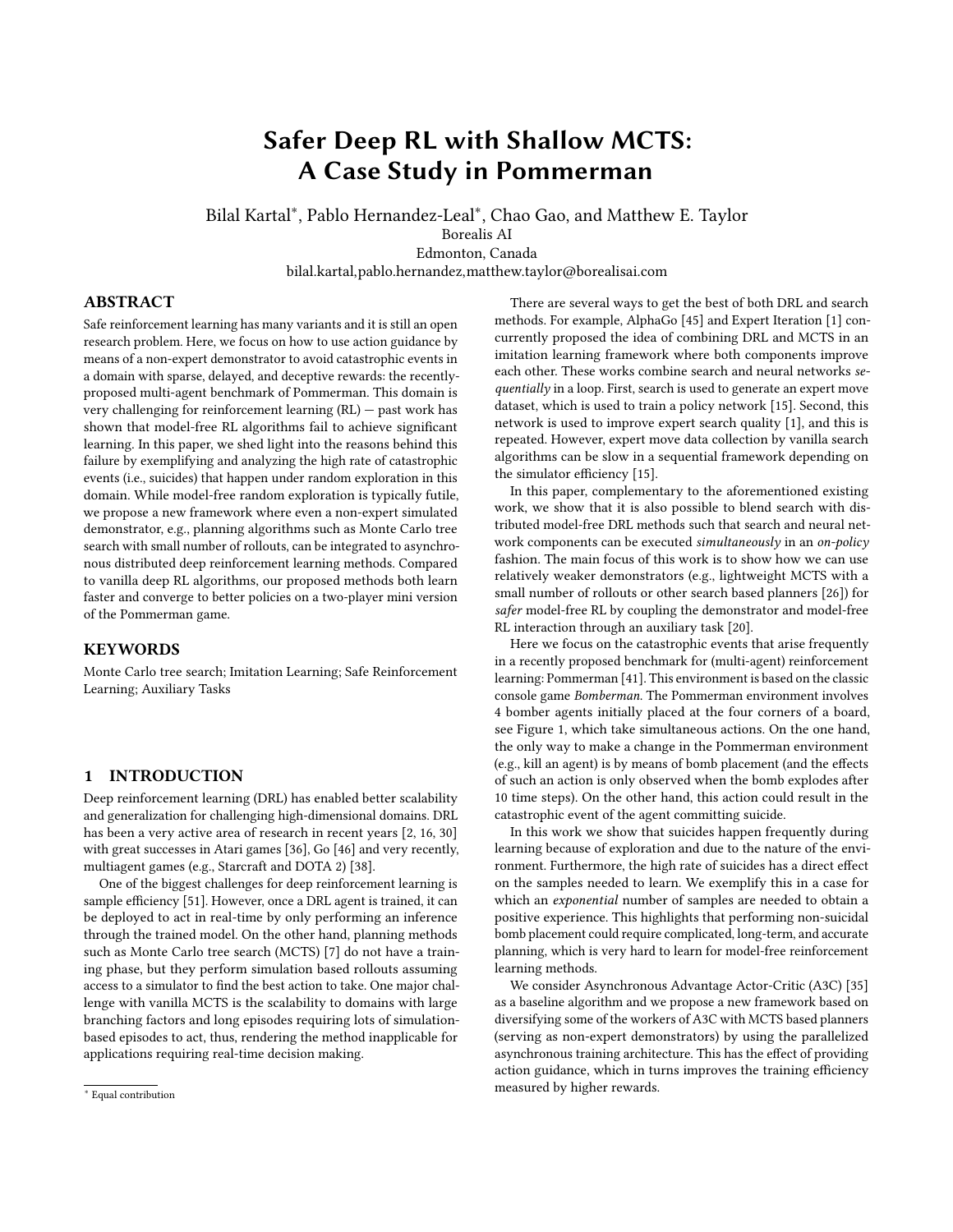<span id="page-4-0"></span>

Figure 3: a) In the A3C framework, each worker independently interacts with the environment and computes gradients. Then, each worker asynchronously passes the gradients to the global neural network which updates parameters and synchronizes with the respective worker. b) In our proposed framework, Planner Imitation based A3C (PI-A3C),  $k \ge 1$  CPU workers are assigned as MCTS based demonstrators taking MCTS actions, while keeping track of what action its actor network would take. The demonstrator workers have an additional auxiliary supervised loss. PI-A3C enables the network to simultaneously optimize the policy and learn to imitate the MCTS.

rule-based heuristics with depth-limited search. Resnick et al. [\[42\]](#page-8-46) proposed a framework that uses a single demonstration to generate a training curriculum for sparse reward RL problems (assuming episodes can be started from arbitrary states). Lastly, relevance graphs, which represent the relationship between agents and environment objects [\[33\]](#page-8-47), are another approach to deal with the complex Pommerman game.

# 4.3 Catastrophic events in Pommerman: Suicides

Before presenting the experimental results of our approach we motivate the need for safe exploration by providing two examples and a short analysis of the catastrophic events that occur in Pommerman.

It has been noted that in Pommerman the action of bomb placing is highly correlated to losing [\[41\]](#page-8-12). This is presumably a major impediment for achieving good results using model-free reinforcement learning. Here, we provide an analysis of the suicide problem that delays or even prevents to learn the bombing skill when an agent follows a random exploration policy.

In Pommerman an agent can only be killed when it intersects with an exploding bomb's flames, then we say a *suicide* event happens if the death of the agent is caused by a previously placed own bomb. For the ease of exposition we consider the following simplified scenario: (i) the agent has ammo=1 and has just placed a bomb (i.e., the agent now sits on the bomb). (ii) For the next time steps until the bomb explodes the agent has 5 actions available at every time step (move in 4 directions or do nothing); and (iii) all other items on the board are static.

Example 1. We take as example the board configuration depicted in Figure [1](#page-1-0) and show the probability of ending in a certain position for  $t = 9$  (which is the time step that the bomb will explode) for the 4 agents, see Figure [4.](#page-4-1) This is a typical starting board in Pommerman, where every agent stays in its corner; they are disconnected with each other by randomly generated wood and walls. From this figure

<span id="page-4-1"></span>

|     |                             |             | .08 |  |   |     |     |                             |     |
|-----|-----------------------------|-------------|-----|--|---|-----|-----|-----------------------------|-----|
|     | $\star$ .01 $\star$ .18,.13 |             |     |  | п |     |     | $.15 \times .23 \times .01$ |     |
|     | $\star$ .18.20              |             | ■   |  |   | .08 |     | $\star$ .14.12              |     |
| .08 | .13                         | ■           |     |  |   | .04 |     | .12                         | .11 |
| ▬   |                             |             |     |  | ٠ |     |     |                             |     |
|     |                             |             |     |  | ■ |     |     |                             |     |
| ■   | ٠                           | ٠           |     |  |   | ■   |     |                             |     |
|     | .15                         | .08         | .04 |  | ٠ | .04 | .05 | .05                         | .04 |
| ٠   | $\star$ .23                 |             | ٠   |  |   | .05 |     | $.06 \star .06$             | ٠   |
|     | $\star.01\star.14.12$       |             |     |  |   |     |     | .05 ★.06★.00★.17            |     |
|     |                             | $.12$ $.11$ |     |  |   | .04 |     | $\star$ .17.17              |     |

Figure 4: Probabilities of being at each cell for  $t = 9$  (after a bomb explodes) for each agent.?indicates the cell is covered by flames and ■ represents an obstacle, which can be wood or a rigid cell. For each agent, the probabilities of suicide are  $\approx 0.4$ . Survival probability after placing b bombs is computed by  $(1-0.4)^{D}$ , showing that it quickly approaches 0 (similar)<br>the probability of gatting b beads in b consecutive coin flips) the probability of getting  $b$  heads in  $b$  consecutive coin flips), showing high exploration difficulty.

we can see that for each of the four agents, even when their configuration is different, their probabilities of ending up with suicide are  $\approx 40\%$  (0:39; 0:38; 0:46; 0:38, respectively, in counter clockwise order starting from upper-left corner) — these are calculated by summing up the positions where there is a flame, represented by ?.

Indeed, the problem of suicide stems from acting randomly without considering constraints of the environment. In extreme cases, in each time step, the agent may have only one survival action, which means the safe path is always unique as  $t$  increases while the total number grows exponentially. We illustrate this by the following corridor example.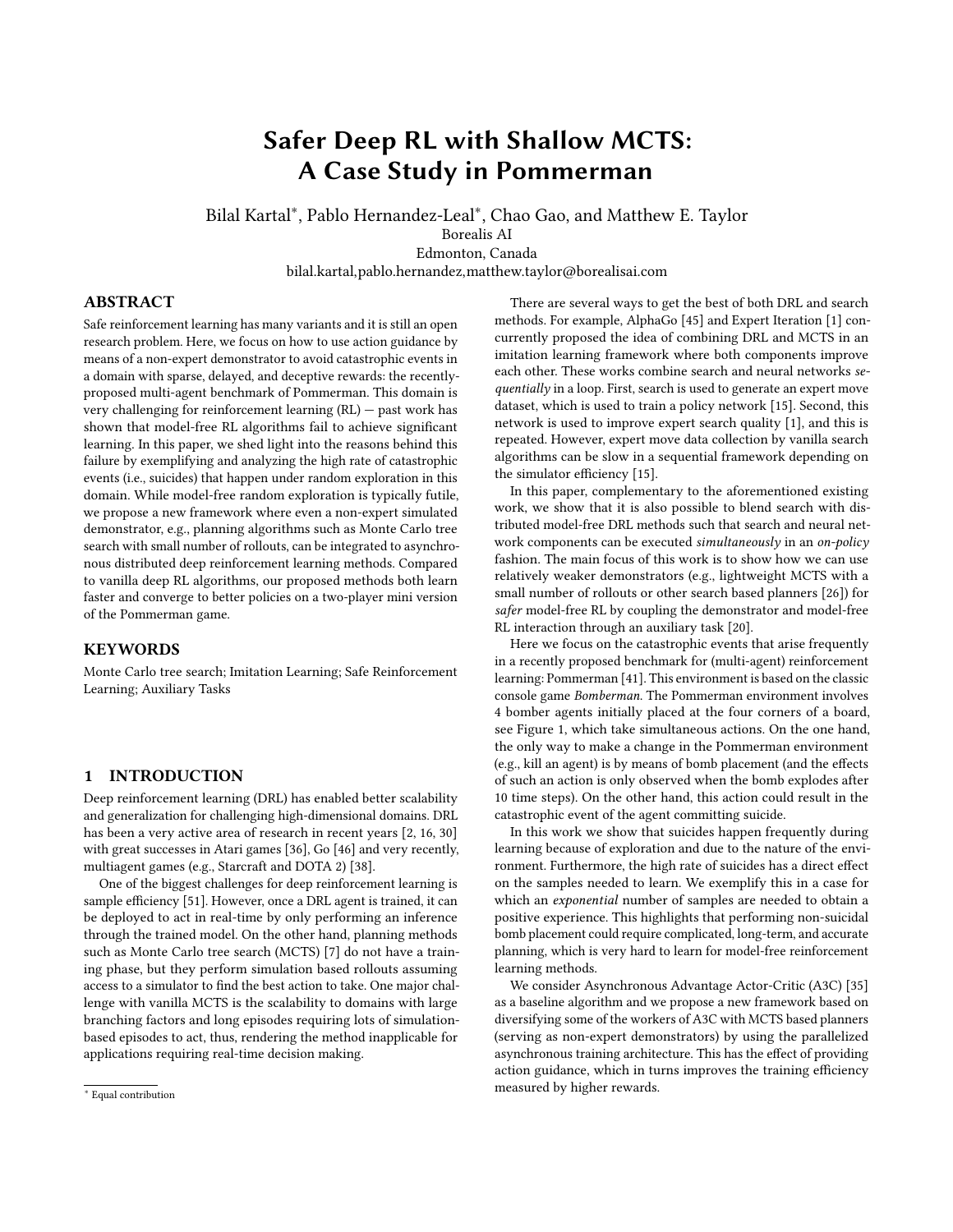<span id="page-5-1"></span>

Figure 5: The corridor scenario: the agent places a bomb with **strength=10** on the leftmost cell. For each passage cell, the marked value means the minimum number of steps it is required to safely evade from impact of the bomb. After placing the bomb, in the next step the bomb has life of 9, thus in the remaining 9 steps, the agent must always take the unique correct action to survive.

Example 2. Figure [5](#page-5-1) shows a worst-case example: the agent is in a corridor formed by wood at two sides and places a bomb. If using random exploration the chance of ending up in suicide is extremely high since among the  $5^9$  "paths," i.e., action trajectories  $-$  only one of them is safe. In order to survive, it must precisely follow the right action at each time step.

Note that in cases like the corridor scenario even if the agent is modestly model-aware, i.e., it may only look one step-ahead, the number of possible action trajectories is still exponential, while the survival path remains unique. This also implies that for such sub-problems in Pommerman, acquiring one positive behaviour example requires exponential number of samples.

# 5 EXPERIMENTS AND RESULTS

In this section, we present the experimental setup and results against different opponents in a simplified version of the Pommerman game. We run ablation experiments on the contribution of Planner Imitation to compare against the standard A3C method for: (i) single demonstrator with different expertise levels, (ii) different number of demonstrators with the same expertise level, and (iii) using rollout biasing within MCTS in contrast to uniform random rollout policy.

All the training curves are obtained from 3 runs with different random seeds. From these 3 separate runs, we compute average learning performance (depicted with bold color curves) and standard deviations (depicted with shaded color curves). At every training episode, the board is randomized ,i.e., the locations of wood and rigid cells are shuffled.

#### 5.1 Setup

Because of all the complexities mentioned in this domain we simplified it by considering a game with only two agents and a reduced board size of  $8 \times 8$ , see Figure [6.](#page-5-2) Note that we still randomize the location of walls, wood, power-ups, and the initial position of the agents for every episode. We considered two types of opponents in our experiments:

- Static opponents: the opponent waits in the initial position and always executes the 'stay put' action. This opponent provides the easiest configuration (excluding suicidal opponents). It is a baseline opponent to show how challenging the game is for model-free RL.
- Rule-based opponents: this is the benchmark agent within the simulator. It collects power-ups and places bombs when it is

<span id="page-5-2"></span>

Figure 6: An example of the  $8 \times 8$  Mini-Pommerman board, randomly generated by the simulator. Agents' initial positions are randomized among four corners at each episode.

near an opponent. It is skilled in avoiding blasts from bombs. It uses Dijkstra's algorithm on each time-step, resulting in longer training times.

Details regarding neural network architecture and implementation are provided in the appendix.

#### <span id="page-5-0"></span>5.2 Results

We conducted two sets of experiments learning against Static and Rule-based opponents. We compare our proposed methods with respect to standard A3C with learning curves in terms of converged policies and time-efficiency. All approaches were trained using 24 CPU cores. For a fair comparison all training curves for PI-A3C variants are obtained by using only the neural network policy network based workers, excluding rewards obtained by the demonstrator worker to accurately observe the performance of model-free RL.

On action guidance, quantity versus quality. Within our framework, we can vary the expertise level of MCTS by simply changing the number of rollouts games per move for the demonstrator worker. We experimented with 75 and 150 rollouts. Given finite training time, higher rollouts imply deeper search and better moves, however, it also implies that number of guided actions by the demonstrators will be fewer in quantity, reducing the number of asynchronous updates to the global neural network. As Figure [7](#page-6-0) shows against both opponents the relatively weaker demonstrator (75 rollouts) enabled faster learning than the one with 150 rollouts. We hypothesize that the faster demonstrator (MCTS with only 75 rollouts) makes more updates to the global neural network, warming up other purely model-free workers for safer exploration much earlier in contrast to the slower demonstrator. This is reasonable as the model-free RL workers constitute all but one of the CPU workers in these experiments, therefore the earlier the model-free workers can start safer exploration, the better the learning progress is likely to be.<sup>[4](#page-5-3)</sup>

On the trade-off of using multiple demonstrators. Our proposed method is built on top of an asynchronous distributed framework that uses several CPU workers:  $k \geq 1$  act as a demonstrator and the rest of them explore in model-free fashion. We conducted one experiment to better understand how increasing the number of

<span id="page-5-3"></span><sup>&</sup>lt;sup>4</sup>Even though we used MCTS with fixed number of rollouts, this could be set dynamically, for example, by exploiting the reward sparsity or variance specific to the problem domain, e.g., using higher number of rollouts when close to bombs or opponents.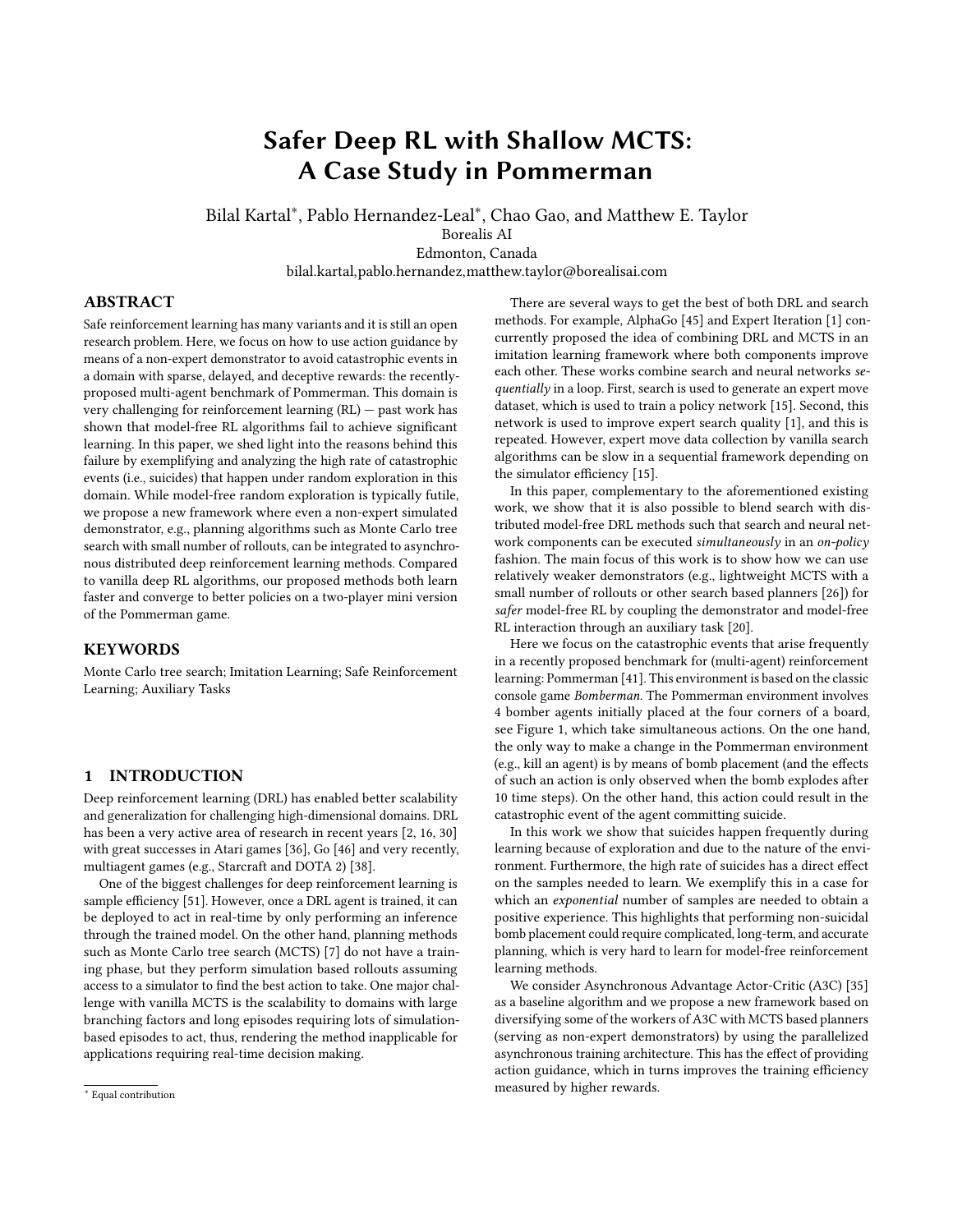<span id="page-6-0"></span>

Figure 7: Both figures are obtained from 3 training runs showing the learning performance with mean (bold lines) and standard deviation (shaded lines). 24 CPU workers are used for all experiments, and all PI-A3C variants use only 1 Demonstrator worker. a) Against Static agent, all variants have been trained for 12 hours. The PI-A3C framework using MCTS demonstrator with 75 and 150 rollouts learns significantly faster compared to the standard A3C. b) Against Rule-based opponent, all variants have been trained for 3 days. Against this more skilled opponent, PI-A3C provides significant speed up in learning performance, and finds better best response policies. For both (a) and (b), increasing the expertise level of MCTS through doubling the number of rollouts (from 75 to 150) does not yield improvement, and even can hurt performance. Our hypothesis is that slower planning decreases the number of demonstrator actions too much for the model-free RL workers to learn to imitate for safe exploration.

demonstrators, each of which provides additional Planner Imitation losses asynchronously, affects the learning performance. The tradeoff is that more demonstrators imply fewer model-free workers to optimize the main task, but also a higher number of actions to imitate. We present the results in Figure [8](#page-6-1) where we experimented 3 and 6 demonstrators, with identical resources and with 150 rollouts each. Results show that increasing to 3 improves the performance while extending to 6 demonstrators does not provide any marginal improvement. We can also observe that 3 demonstrator version using 150 rollouts presented in Figure [8](#page-6-1) has a relatively similar performance with the 1 demonstrator version using 75 rollouts depicted in Figure [7\(](#page-6-0)b), which is aligned with our hypothesis that providing more demonstrator guidance early during learning is more valuable than fewer higher quality demonstrations.

Demonstrator biasing with policy network. Uniform random rollouts employed by vanilla MCTS to estimate state-action values provide an unbiased estimate, however due to the high variance, it requires many rollouts. One way to improve search efficiency has been through different biasing strategies rather than using uniform rollout policy, such as prioritizing actions globally based on their evaluation scores [\[21\]](#page-8-48), using heuristically computed move urgency values [\[5\]](#page-8-49), or concurrently learning a rollout policy RL [\[19\]](#page-8-50). In a similar vein with these methods, we let the MCTS based demonstrator to use the policy network during the rollout phase. We name this refined version as PI-A3C-NN (Planner Imitation - A3C with Neural Network). Our results suggest that employing a biased rollout

<span id="page-6-1"></span>

Figure 8: Learning against Rule-based opponent. Employing different number  $(n = 1, 3, 6)$  of Demonstrators within the asynchronous distributed framework. Increasing from 1 to 3 the number of demonstrators also improved the results, however, there is almost no variation from 3 to 6 demonstrators. They all outperform standard A3C, see Figure [7\(](#page-6-0)b).

policy provides improvement in the average learning performance, however it has higher variance as depicted in Figure [9.](#page-7-1)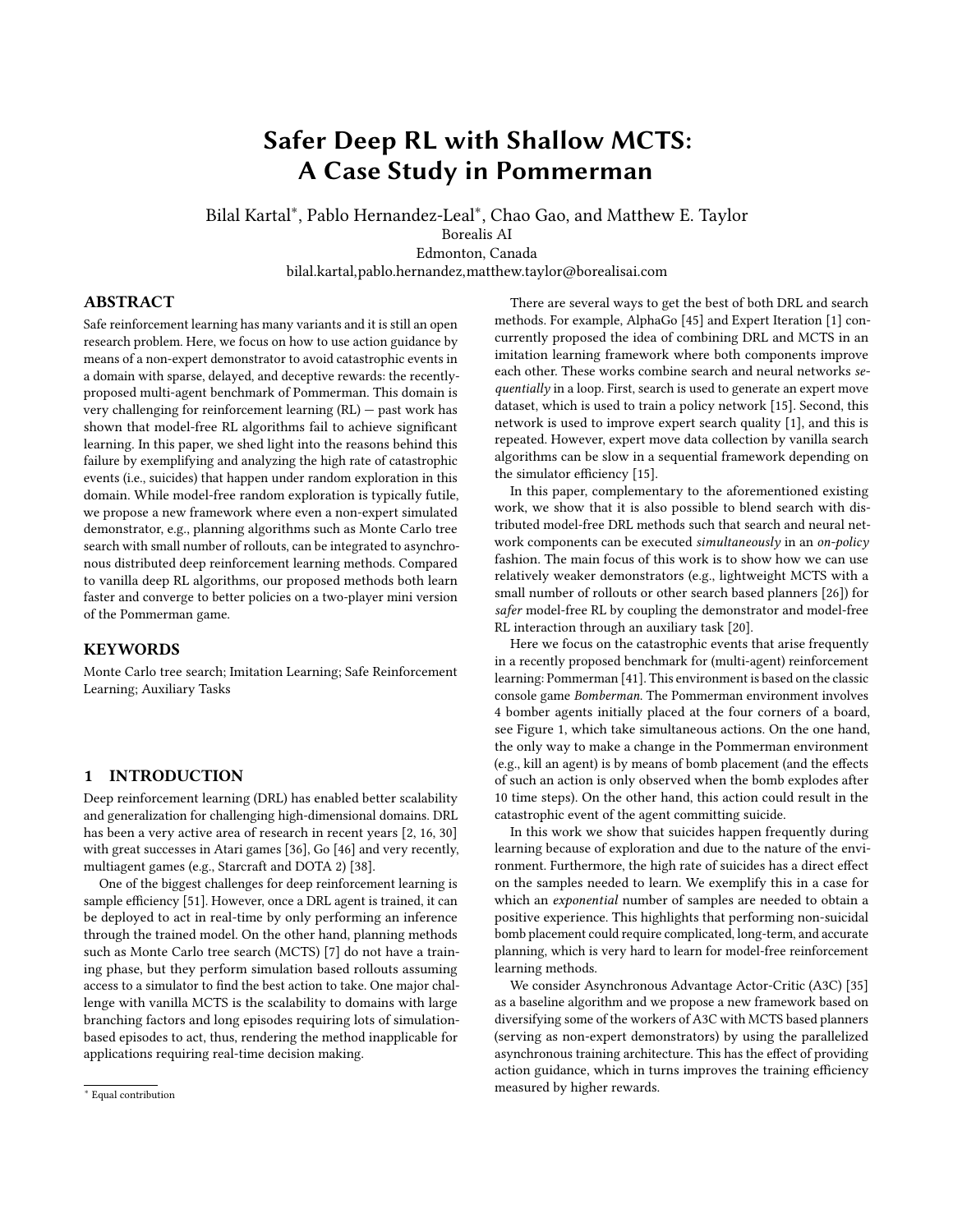<span id="page-7-1"></span>

Figure 9: Learning against Rule-based opponent. Employing policy network during MCTS rollout phase within the demonstrator provides improvement in learning speed, but it has higher variance compared to employing the standard uniform random rollouts.

# 6 DISCUSSION

In Pommerman, the main challenge for model-free RL is the high probability of suicide while exploring (yielding a negative reward), which occurs due to the delayed bomb explosion. However, the agent cannot succeed without learning how to stay safe after bomb placement. The methods and ideas proposed in this paper address this hard-exploration challenge. The main idea of our proposed framework is to use MCTS as a shallow demonstrator (small number of rollouts). This yielded fewer training episodes with catastrophic suicides as imitating MCTS provided improvement for a safer exploration. Concurrent work has proposed the use of pessimistic scenarios to constraint real-time tree search [\[39\]](#page-8-51). Other recent work [\[28\]](#page-8-52) employed MCTS as a high-level planner, which is fed a set of low-level offline learned DRL policies and refines them for safer execution within a simulated autonomous driving domain.

There are several directions to extend our work. One direction is to investigate how to formulate the problem so that ad-hoc invocation of an MCTS based simulator can be employed. Currently, MCTS provides a safe action continuously, but action guidance can be employed only when the model-free RL agent indeed needs one, e.g., in Pommerman whenever a bomb is about to go off or near enemies where enemy engagement requires strategic actions.

All of our work presented in the paper is on-policy for better comparison to the standard A3C method — we maintain no experience replay buffer. This means that MCTS actions are used only once to update neural network and thrown away. In contrast, UNREAL uses a buffer and gives higher priority to samples with positive rewards. We could take a similar approach to save demonstrator's experiences to a buffer and sample based on the rewards.

# 7 CONCLUSIONS

Safe reinforcement learning has many variants and it is still an open research problem. In this work, we present a framework that uses a non-expert simulated demonstrator within a distributed asynchronous deep RL method to succeed in hard-exploration domains. Our experiments use the recently proposed Pommerman domain, a very challenging benchmark for pure model-free RL methods as the rewards are sparse, delayed, and deceptive. We provide examples of these issues showing that RL agents fail mainly because the main skill to be learned is highly correlated with negative rewards due to the high-probability of catastrophic events. In our framework, model-free workers learn to safely explore and acquire this skill by imitating a shallow search based non-expert demonstrator. We performed different experiments varying the quality and the number of demonstrators. The results shows that our proposed method shows significant improvement in learning efficiency across different opponents.

## APPENDIX

Neural Network Architecture: For all methods described in the paper, we use a deep neural network with 4 convolutional layers, each of which has 32 filters and  $3 \times 3$  kernels, with stride and padding of 1, followed with 1 dense layer with 128 hidden units, followed with 2-heads for actor and critic (where the actor output corresponds to probabilities of 6 actions, and the critic output corresponds to state-value estimate). Neural network architectures were not tuned.

NN State Representation: Similar to [\[41\]](#page-8-12), we maintain 28 feature maps that are constructed from the agent observation. These channels maintain location of walls, wood, power-ups, agents, bombs, and flames. Agents have different properties such as bomb kick, bomb blast radius, and number of bombs. We maintain 3 feature maps for these abilities per agent, in total 12 is used to support up to 4 agents. We also maintain a feature map for the remaining lifetime of flames. All the feature channels can be readily extracted from agent observation except the opponents' properties and the flames' remaining lifetime, which can be tracked efficiently by comparing sequential observations for fully-observable scenarios.

Hyperparameter Tuning: We did not perform a through hyperparameter tuning due to long training times. We used  $a = 0.999$ for discount factor. For A3C, the default weight parameters are employed, i.e., <sup>1</sup> for actor loss, <sup>0</sup>:<sup>5</sup> for value loss, and <sup>0</sup>:<sup>01</sup> for entropy loss. For the *Planner Imitation* task,  $p_1 = 1$  is used for the MCTS worker, and  $p_1 = 0$  for the rest of workers. We employed the Adam optimizer with a learning rate of <sup>0</sup>:0001. We found that for the Adam optimizer, =  $1 \times 10^{-5}$  provides a more stable learning curve (less catastrophic forgetting) than its default value of  $1 \times 10^{-8}$ . We used a weight decay of  $1 \times 10^{-5}$  within the Adam optimizer for L2 regularization.

#### REFERENCES

<span id="page-7-0"></span>[1] Thomas Anthony, Zheng Tian, and David Barber. 2017. Thinking fast and slow with deep learning and tree search. In Advances in Neural Information Processing Systems. 5360–5370.